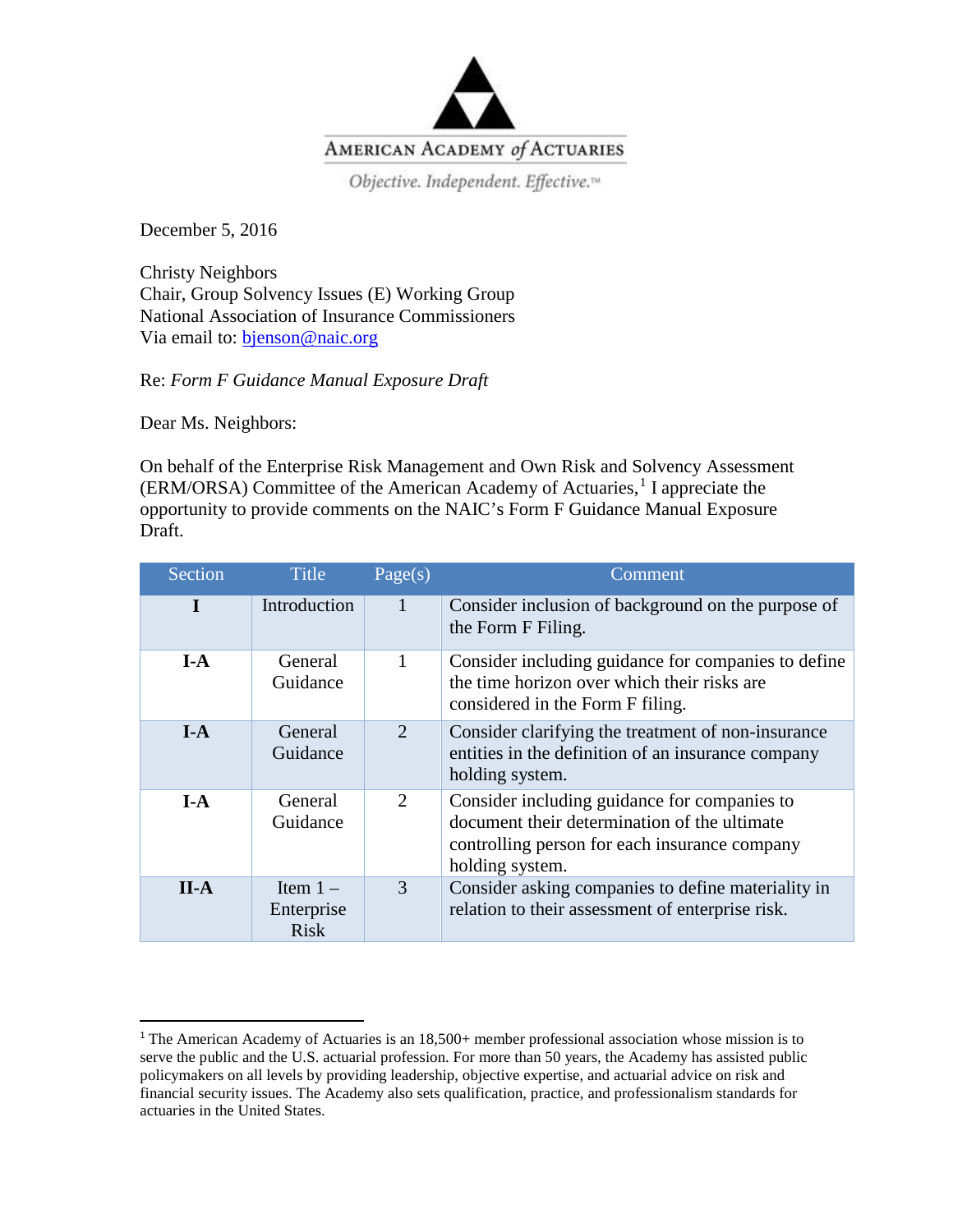| $II-A$            | Item $1 -$<br>Enterprise<br><b>Risk</b> | 3       | Consider clarification of the statement: Regulators<br>also encourage disclosure of  Those risks that are<br>less likely to occur but have the potential to<br>materially impact the insurance holding company<br>system if they do.<br>Because companies are required to identify the<br>material risks within the insurance company holding<br>system that could pose enterprise risk to the insurer,<br>regardless of the likelihood of such risks occurring,<br>the italicized guidance could be misleading. We<br>suggest removal of the phrase "less likely to occur"<br>and rewording as, " Those risks that have the<br>potential to materially impact the insurance holding<br>company system if they occur."                                                                                                                                                                                                       |
|-------------------|-----------------------------------------|---------|------------------------------------------------------------------------------------------------------------------------------------------------------------------------------------------------------------------------------------------------------------------------------------------------------------------------------------------------------------------------------------------------------------------------------------------------------------------------------------------------------------------------------------------------------------------------------------------------------------------------------------------------------------------------------------------------------------------------------------------------------------------------------------------------------------------------------------------------------------------------------------------------------------------------------|
| $II-A$            | Item $1 -$<br>Enterprise<br><b>Risk</b> | $4 - 6$ | We believe that the table provides highly useful<br>information, and we recommend consideration of<br>the following additions:<br>Changes in senior management;<br>Instances in which risk tolerance/appetite<br>$\bullet$<br>was breached, and the causes for such<br>breaches;<br>Remediation plan or risk mitigation<br>strategies for the potential risks or identified<br>concerns;<br>Common customers/risks shared by different<br>$\bullet$<br>entities within the same insurance company<br>holding system;<br>Impact of changing accounting standards or<br>different accounting treatment for different<br>business segments;<br>Business plans at the entity level in addition<br>to the consolidated holding company level;<br>and<br>The expected time required to integrate new<br>operations associated with significant<br>acquisitions, or to adjust to the loss of a<br>significant business line/entity. |
| $II-B$            | Item $2 -$<br>Obligation<br>to Report   | 6       | The example certification is referenced as Appendix<br>A, but should be Appendix B.                                                                                                                                                                                                                                                                                                                                                                                                                                                                                                                                                                                                                                                                                                                                                                                                                                          |
| <b>Appendices</b> |                                         |         | Consider adding the Form F template as an<br>additional Appendix to the Guidance Manual.                                                                                                                                                                                                                                                                                                                                                                                                                                                                                                                                                                                                                                                                                                                                                                                                                                     |

## \*\*\*\*\*